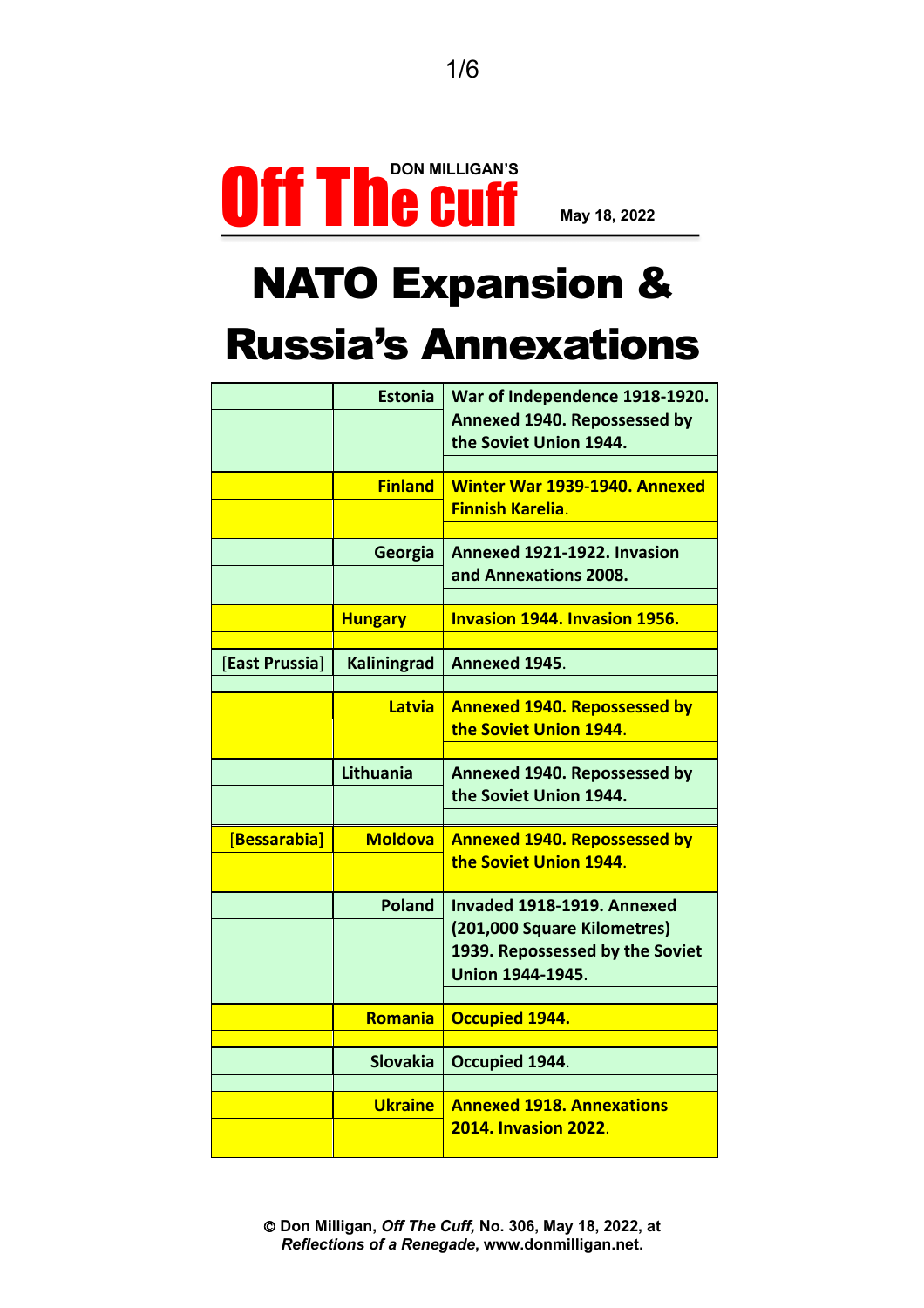

**THE BOLSHEVIKS**, the Soviet Union, and the Russian Federation, at various times and in differing circumstances have invaded and or annexed the territory of many of Russia's neighbours. Consequently, during the Second World War Romania, Hungary, Slovakia, and Finland participated in the German invasion of Russia. All of the states which joined fascist attacks on the Soviet Union, with the possible exception of Finland, were authoritarian dictatorships. Finland was in a slightly different situation given that the Soviet Union had already invaded and annexed vast swathes of its territory in 1940.

Poland it should be remembered was partitioned in Autumn 1939. The Nazis took possession of the Western half, whilst the eastern half of the country was taken by Joseph Stalin. This was when 'Uncle Joe' was in alliance with Adolf Hitler's Third Reich. The annexations of Latvia, Lithuania, and Estonia also occurred during the twenty-two months of mutual assistance, and economic cooperation, between the Nazi Party and the Communist Party of the Soviet Union. These occupations, annexations, and reoccupations, involved killings and deportations on a vast scale. None of these claims are any longer controversial, or disputed.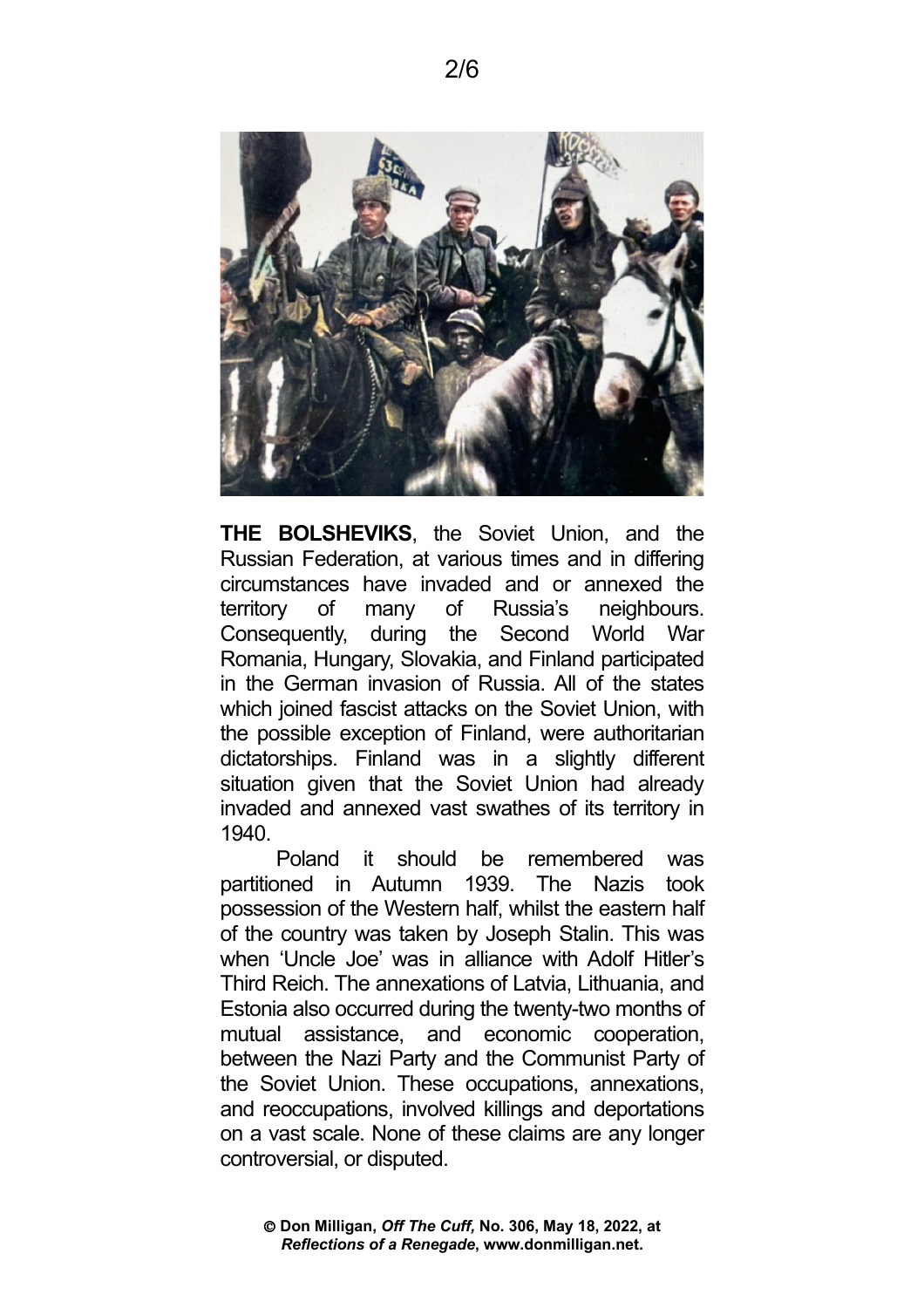Following the German invasion of the Soviet Union in June 1941, and the subsequent defeat of the Nazis in May 1945 the Soviet Union consolidated its earlier annexations in Poland, the Baltic States, and Moldova (Bessarabia). It also established its dominion throughout Eastern Europe establishing what could only be called 'client states' throughout the region. This process involved suppressing mass strikes and widespread unrest throughout East Germany in June 1953, attacks on the Soviet political police in Poland in the forties, and the Poznan protests in the mid-fifties. The Hungarian Revolution of 1956, and twelve years later, the suppression of the 'Prague Spring' by heavily armed Soviet troops, provided ample evidence of Russia's brutal dominion. The use of tanks, phosphorous shells, threatening troop movements, arbitrary beatings, executions, torture and imprisonment, was the *modus operandi* of these Stalinist dictatorships.

These are historical realities for the peoples and states of the Eastern Europe. These vivid memories told and retold by parents, grandparents, and great grandparents, have been brought back to life by the modern behaviour of the Russian Federation. The Russians chipped away at Georgia with the South Ossetian War of 1991-1992, and the War in Abkhazia 1992-1993. These *de facto* annexations of one-fifth of Georgia's land were consolidated by the Russian Federation with their invasion of the country in the Russian-Georgian War of 2008. The invasions and annexations in the Donbas, of Crimea during 2014, and the wholesale invasion of Ukraine in February this year, completes the picture. The Russian Federation with ambitions and history dating back to the founding of the Soviet Union in 1922, and even to earlier Bolshevik policy and military campaigns in Poland, Georgia, the Baltics, and Ukraine, are not reassuring to any people or state within the region.

Vladimir Putin is now arguing that on top of his need to de-Nazify and disarm Ukraine, it was necessary for him to invade the sovereign state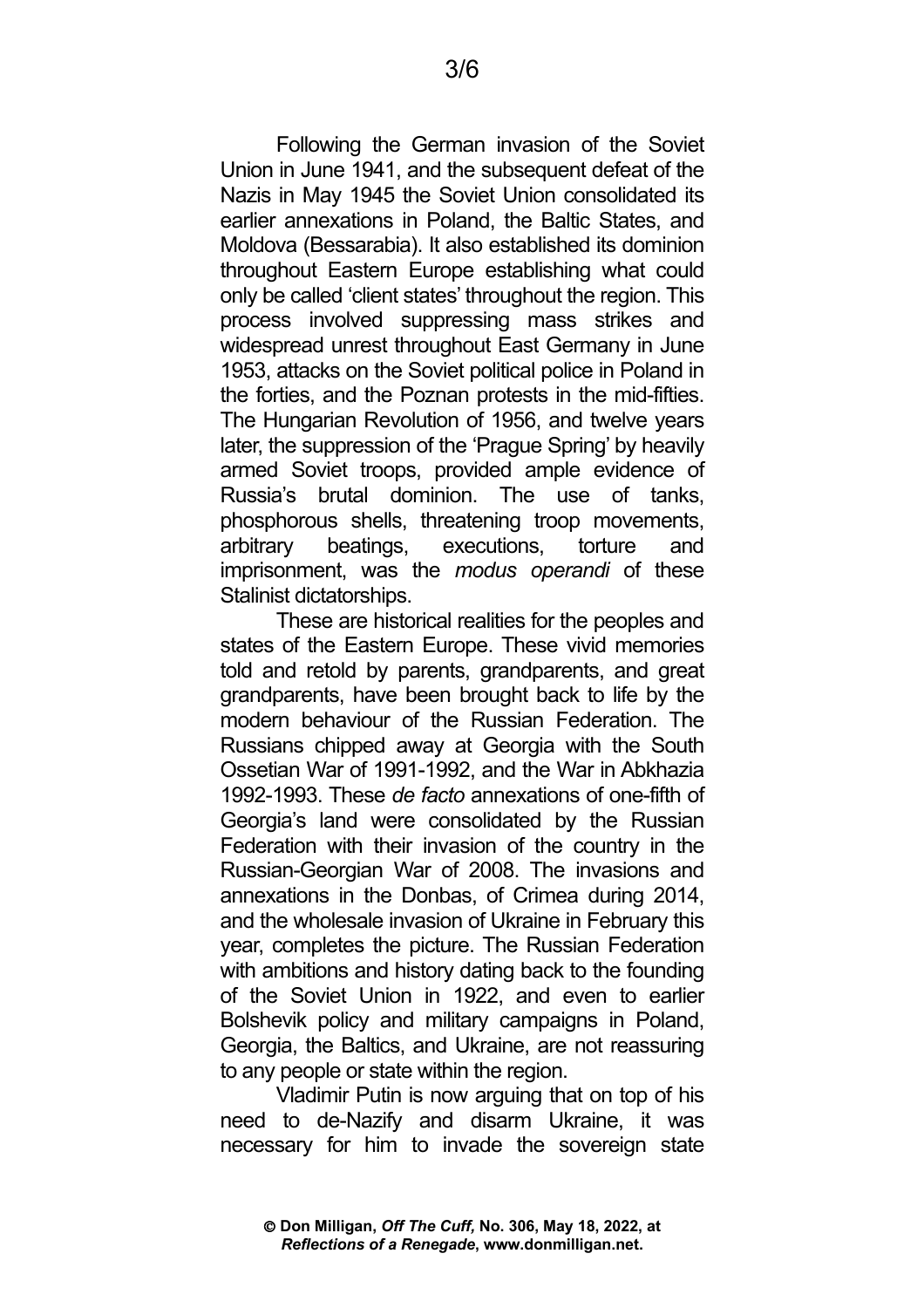because the fascist, Volodymyr Zelenskyy, and his Nazi government in Kyiv were, with the help of the West, planning to attack Russia. Therefore, despite all appearances to the contrary, the Russian Federation is merely acting in self-defence, and has no aggressive intent.

The Kremlin is becoming evermore cagey and slippery about its war aims and the reasons that it gives for launching the invasion. Whatever it says, and regardless of the evident pleasure that Western military circles derive from the opportunity of testing out their weaponry against the armies of the Russian Federation, there is absolutely no evidence of Western plans to attack Russia. Despite Putin's tireless assertions that NATO's expansion constitutes a threat to Russia's security, Ukraine has at no time ever planned to invade or attack Russia.

NATO was founded in 1949. It initially had 12 members and was designed to provide defence, primarily against the Soviet Union. Greece and Turkey joined in 1952. West Germany in 1955 and Spain in 1982. This was followed in 1999 by the accession of Poland, Hungary, and the Czech Republic. In 2004, Bulgaria, Estonia, Latvia, Lithuania, Romania, Slovakia, and Slovenia joined the alliance. Albania and Croatia signed-up in 2009, Montenegro in 2017, and North Macedonia in 2020.

The Russians are not imagining it – NATO is expanding and will soon be joined by Sweden and Finland. But it is clearly a defensive alliance, and at no stage in its seventy-three-year history has the North Atlantic Treaty Organisation attacked or annexed a square inch of Soviet territory, or of the lands of the Russian Federation. Consequently, NATO expansion cannot legitimately be cited as a *casus belli* by Russia or Belorussia. These dictatorships, no doubt, fear the spread of economies regulated by the rule of law, and governed by freely elected administrations.

There is indeed a threat to the regimes in Belorussia and the Russian Federation, but it is not posed by an expanding NATO, but by the bacillus of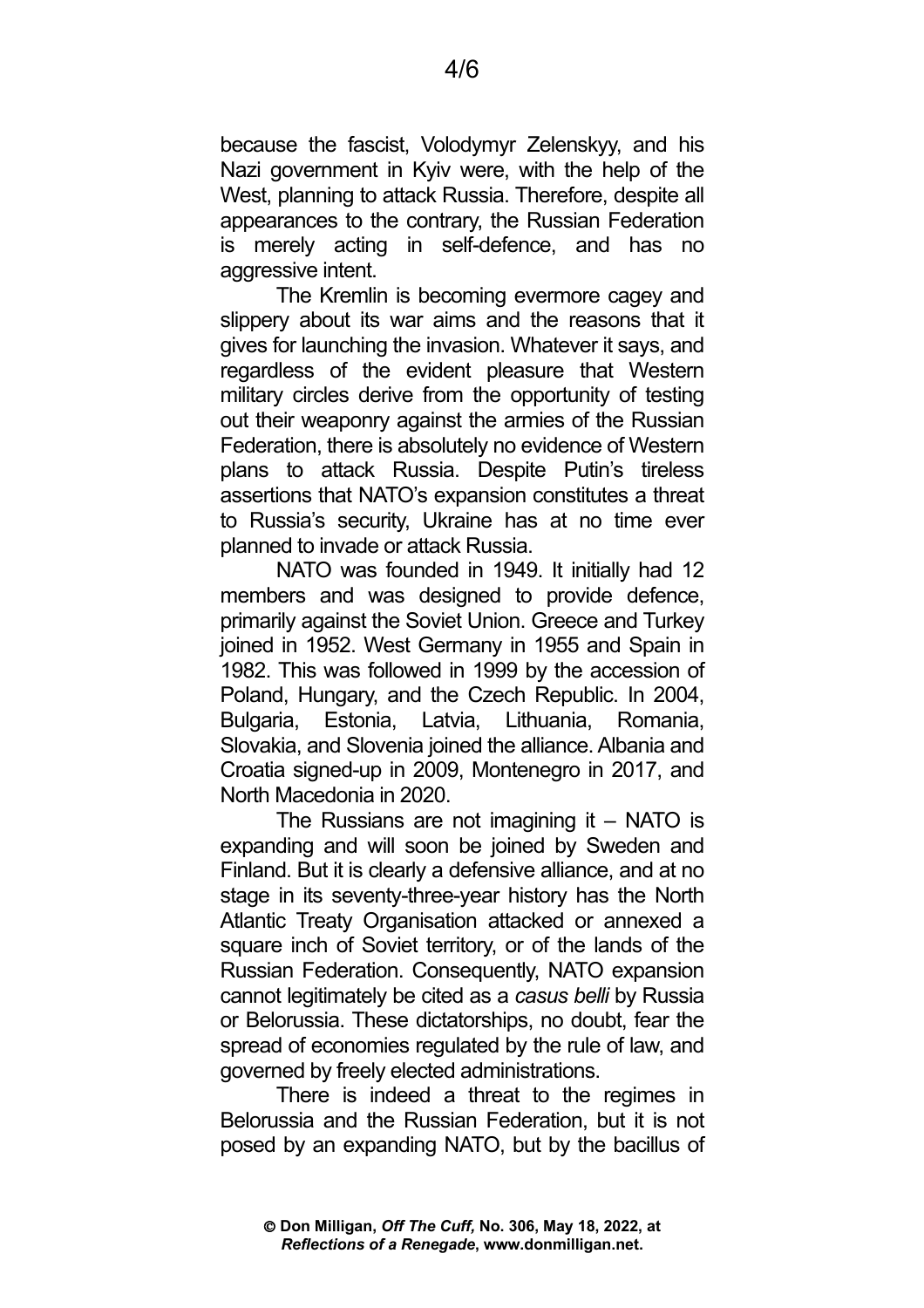democracy, freedom of speech, and of bourgeois civil society. The incipient threats to democracy *within the Western alliance* in Hungary and Poland, and the dictatorial regime in Ankara, are likely to find their authoritarian tendencies undermined by democratic pressures in the coming years, as the real nature of the struggle between Ukraine and Russia is revealed.

Ukraine was not a model democratic state before the invasion, it was wracked by poverty and corruption, but comedian, Volodymyr Zelensky, was elected, precisely on an anti-corruption and democratic ticket. The war has not only consolidated his position, but has confirmed for all to see the capacity of his government, and of the reorganised Ukrainian state. It has cohered the support of its population, despite the inevitable imposition of martial law, and demonstrated extraordinary organisational capacity in the face of seemingly overwhelming odds.

As long as Western military and financial aid continues to flow into Ukraine, its people and state will not merely hold on, but will prevail against the Russian onslaught. This is what all democrats wish for, and the Herculean task of post-war reconstruction to begin as soon as it is feasible.

By the first weeks of April this year Ukraine suffered war damage to housing and infrastructure estimated at six hundred billion dollars – or around three times the country's Gross Domestic Product for 2021. The resources for the rebuilding of Ukraine must begin to be planned and assembled now; billions and billions of dollars over many years will be desperately needed.

It is also necessary to consider how the West might, in the longer term, help Russia overcome its economic and political difficulties, because if more had been done by a triumphant West to help in the reorganisation of Russia's economy and society on the collapse of the Soviet Union in 1991, Putin's promotion of dictatorial paranoia might not have proved so lethal.